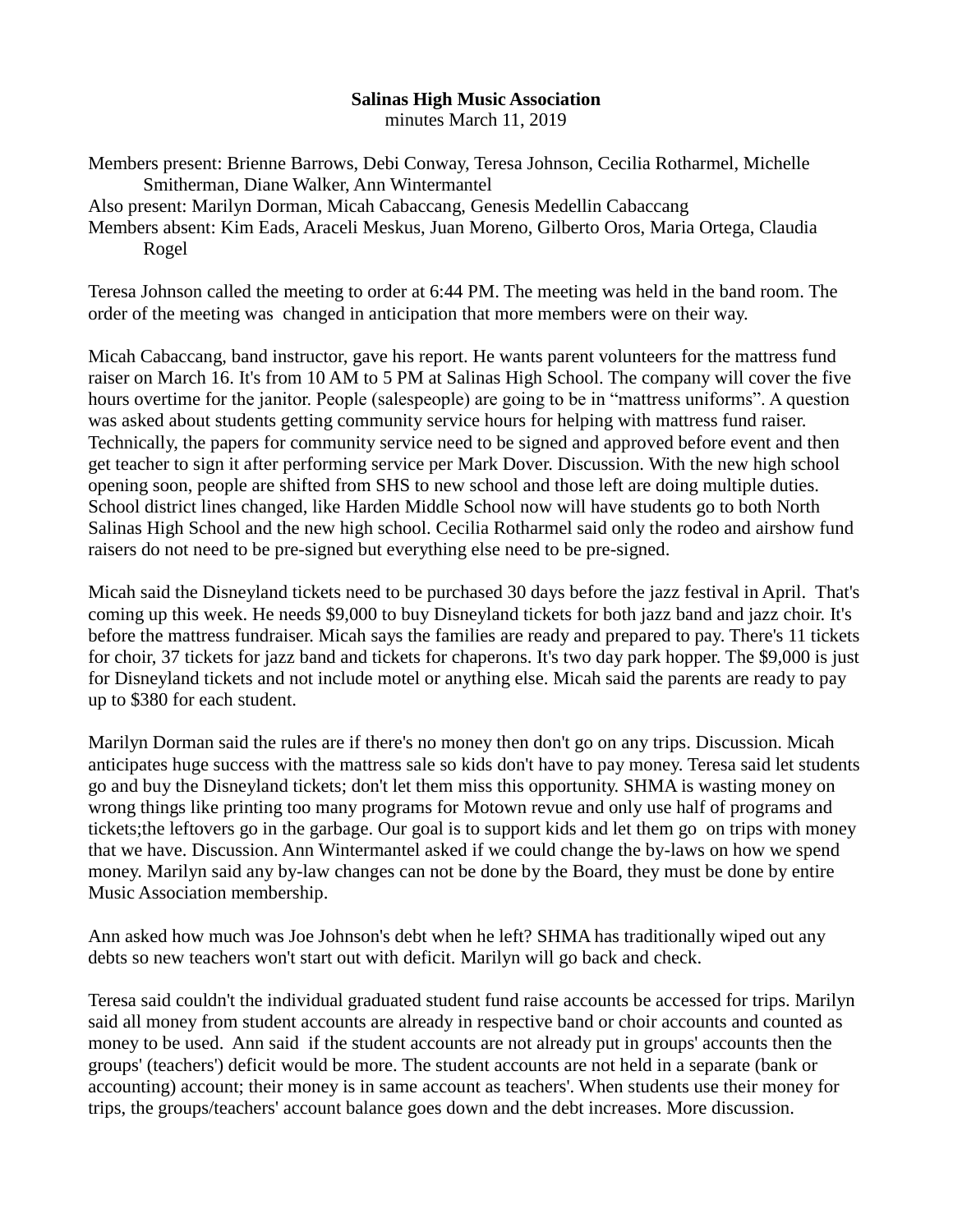Cecilia Rotharmel made motion to write check for \$9,000 for Disneyland tickets. Michelle Smitherman seconded. Discussion. Motion voted: five (5) ayes, two (2) nays/abstain. The motion passed.

Cecilia made motion to zero out any debt that previous band teacher, Joe Johnson, had when he was lead teacher back to June 2017. Ann seconded. All approved.

Micah wants the \$2,000 for strings coach be allocated for marching band staff. There's no longer a strings coach and there's people helping with percussion and marching band that he wants to pay. Question was asked about the District wanting to do hiring and firing of coaches at beginning of the school year. Micah said there was no further information and is at stand still so it's not happening right now. SHMA will continue as we've done and and hire and fire and pay our own coaches. Marilyn said she needs a job description due to federal and workers comp. rules and if the feds don't agree with how much we're paying for the job description, we get in trouble. Micah said call it marching band staff; it's not just drum coach (that's Rudy) but more visual performance arts. The money actually is split between two people: David helps with the percussion and gets \$1200 and Maria is more color guard coach gets \$800. Marilyn said that they would get less than those amounts because of taxes and workers comp. Discussion. Ann made motion to take away the string coach \$2,000 line budget (2018- 2019) and split it into two positions of \$1,200 and \$800 for band. Michelle seconded. All approved.

Micah and Genesis Cabaccang left meeting. The meeting went back to agenda. The minutes from last meeting were read and there are no corrections. Debi Conway made motion to accept the minutes as written. Michelle seconded. All approved.

Marilyn report that she, Teresa and Kim Eads met with the financial adviser as directed by the Board. They made it so from a CD \$1,000 every month goes into the SHMA checking account automatically. Marilyn gave the Financial Report. We have received the money for the special scholarship from Tom Reich. So far there is a positive balance for month of February. Cecilia asked about the minus still on choir report since they have fund raised and erased it. Marilyn said it shows choir has positive \$2,740.11 due to fund raising. The minus amount stays on report for the year. Even if groups don't go on trips, money still needed like for CCS. It costs band \$5 each to audition and \$40 to be in CCS band.

Cecilia gave report for Michelle Boulware, choir teacher. Thursday,Friday and Saturday at San Jose State is choir concert. Choir is not doing the Sees Candies fundraiser.

Brienne Barrows gave the color guard report. This coming Saturday and Sunday the color guard have another performance. Jeff Lind, color guard coach, officially got his non-profit designation. Marilyn said that she needs to see his drivers license and social security card before she could pay him. Brienne said she is looking forward to the Airshow fundraiser and have four parents helping.

RFY Inc (Washington Middle School music fund) all paper signed but no money yet. Marilyn will set up a money market fund for the RFY money. It will have checks with both RFY Inc and SHMA on it.

Teresa report that nothing much happening in Scrip. We get a little money per month. Most people use electronic and not actual plastic cards. Those plastic cards barely cover cost of shipping.

Teresa gave the website report for Gilberto Oros. He sent her email. The domain name is up for renewal and it will auto-renew on May 11. He asked whether the card number on file is the current one. It is. The cost is \$62.32 for two years. Ann said that he might be able to get a lower price if he call them; she will reply to him. The updates are working well and Gilberto want more information to post.